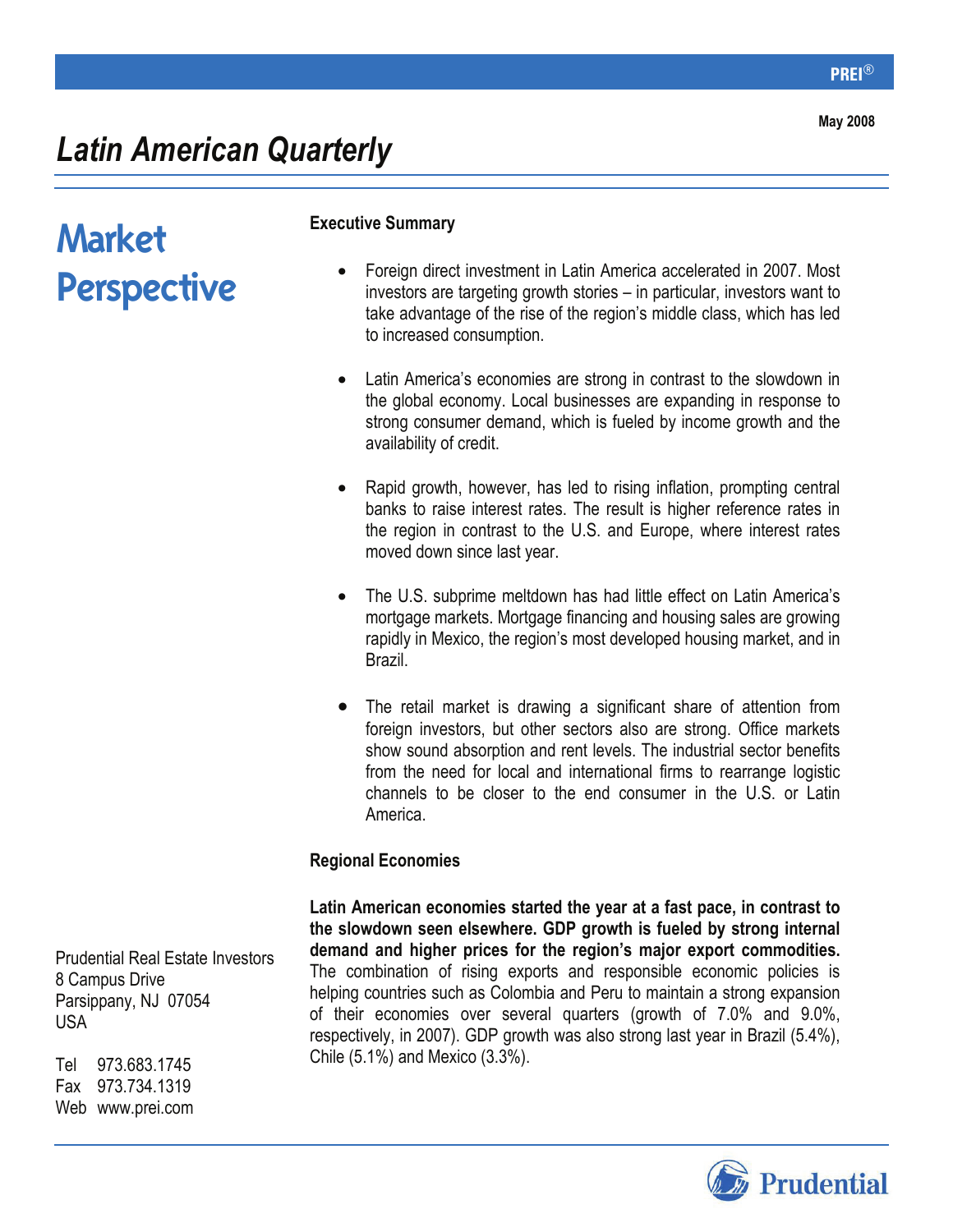Credit expansion is a key engine of growth. **While global financial markets were retrenching, the volume of consumer loans increased by 24.5% in Brazil and 19.4% in Mexico.** The availability of credit and stable prices led to a notable increase in personal consumption. Across the region, the growing middle class is purchasing automobiles, houses and other goods.

Governments in Mexico and Brazil are taking measures to prolong the positive momentum by focusing on infrastructure projects intended to ensure long-term growth. The Mexican government recently created the National Infrastructure Fund, through which it expects to channel \$25 billion over the next five years to build projects to improve the nation's transportation and environmental infrastructure, and water irrigation and sanitation. Similarly, the Brazilian government is focusing its efforts in an anti-poverty initiative aimed at providing infrastructure and jobs to the poorest regions, with investment of as much as \$6.4 billion in 2008.

**The ever-increasing price of commodities is a boon to many countries in the region.** Commodities such as oil (Mexico and Venezuela), agricultural products (Brazil and Argentina) and minerals (Chile and Peru) are fetching record high prices in international markets. While prices remain strong so far in 2008, locals are watching for how a slowing global economy will affect demand for Latin American goods.

Strong internal demand kept upward pressure on prices in 2007, prompting central banks to raise interest rates. Inflation continued to mount in the first quarter, which makes it likely that some central banks will embark on another round of tightening. In Chile, rates rose by 25 basis points in early January as inflation topped 8%. Although rising inflation scares Latin American central bankers, levels in most countries are relatively low, with exceptions in Argentina and Venezuela. In Argentina, inflation unofficially rose by more than 20% over the last year. Christina Fernandez de Kirchner, the newly appointed president, embarked on an escalating fight with the country's farmers in March when she proposed a plan to increase taxes of agricultural exports.

#### **Capital Markets**

**Latin America's stock markets mirrored the dismal performance of the U.S. markets in early 2008.** Most indices posted losses during the first quarter, as investors' attentions were focused on disappointing news from global financial institutions. The Brazilian Ibovespa index fell 4.6% during the first quarter, compared to a 9.9% loss in the S&P 500. Chilean (-4.9%) and Argentine (-2.2%) markets also suffered losses. However, the Mexican IPC, which has a historical tendency to track the S&P 500, increased by 4.7% in the same period.

**Latin American currencies were resilient during the quarter, which is notable since historically they have been prone to gyrations during down markets.** The Brazilian real showed little volatility, continuing a trend of several years of appreciation versus the dollar. The Mexican peso also moved within a narrow range as compared to the dollar. Remittances from nationals living abroad, an important source of capital to Mexico, are decreasing. Remittances decreased 5.9% in January versus a year ago, reflecting tighter U.S. government restrictions on migrant labor and the downturn in the U.S. construction industry, which employs many Mexican migrant workers.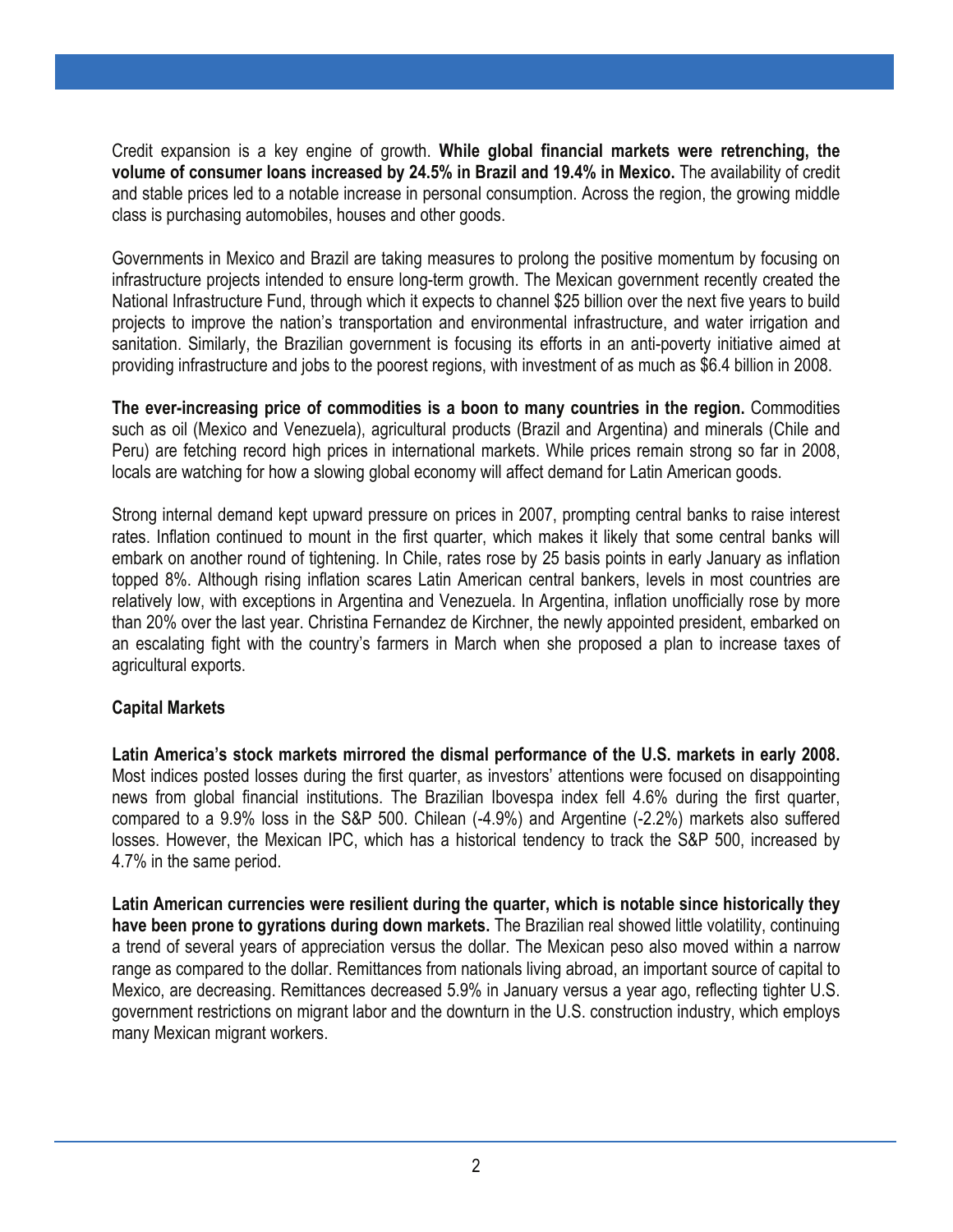

Despite the mixed performance in stocks, and tighter credit conditions worldwide, international investors continue to look at Latin America as a compelling investment destination. The region attracted strong inflows of foreign direct investment in 2007, with Mexico and Brazil being the main recipients. Mexico's FDI rose 20.8%, to \$23.2 billion, last year, while Brazil posted a record \$34.6 billion, up 84.3% from 2006. Investors are lured by the growth in internal consumption in high-population countries such as Brazil and Mexico. Companies are increasingly seeking local wealth, which was triggered by rising exports but made possible by stable economic environments in these countries.

Investors are also capitalizing on trends such as Brazil's future role in the energy market. The nation is the world's largest producer of ethanol, and is home to recently discovered oilfields that should propel production within a decade. Also, the popularity of investing in "BRIC countries" or "frontier economies" has put the region on the radar screen as investors scan the globe for investments that are de-linked from the slowdown they see at home. **As cross-border capital flows into the region increase, the presence of global investors in the region should boost growth.**

### **Property Markets**

#### *Office*

Latin America's office markets remained strong in 1Q07, despite the bearish winds from the financial world. **Office vacancy rates in all major markets have been declining over the past few quarters, reflecting the expansion of businesses across the region.** Absorption continues to outpace new supply by a wide margin, leading to a steady decrease in vacancy rates since 2006. Not surprisingly, the combination of low vacancy and rising rents is prompting developers to engage in new construction in all markets.

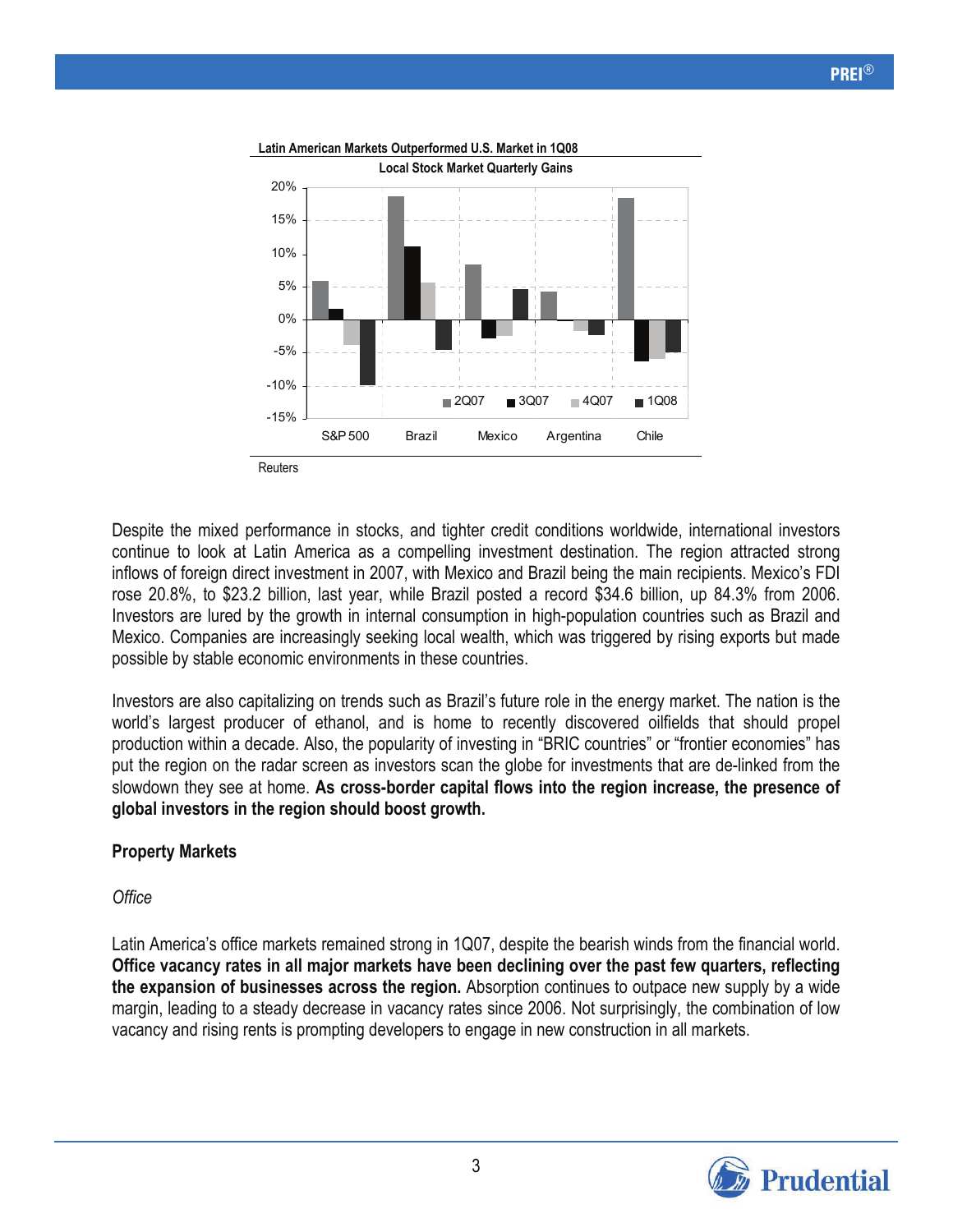

In Mexico City, vacancy rates for class-A offices are less than 5%. Vacancies in the submarkets of Polanco and Santa Fe are even lower, in sharp contrast to the slow market three years ago. Strong demand has had a predictable effect on lease rates, which increased for all building classes in all submarkets. The positive fundamentals have caught the eye of institutional investors. Over the past 18 months, they have snapped up stabilized assets at increasing prices. However, since opportunities to buy existing core assets are rare, institutions are also providing the funding for developers to build new class A space in different parts of the city. Construction activity is mostly concentrated at the Reforma Avenue area, in addition to large projects in Polanco, Bosque de las Lomas and Santa Fe.

Brazil's Sao Paulo office market is at a similar stage in the cycle. Increased demand has driven vacancy down to below 9% – a remarkable improvement after a period of overbuilding. Meanwhile, rents for class-A space climbed more than 20% last year. For the first time in years, companies that require large floorplates are entering into preleasing agreements. Urban development sites are being bid up by developers looking to build residential and retail projects.

Buenos Aires, Argentina's capital and main office market, continues to experience steep rent increases, though at a slower pace than in previous quarters. The situation is an outgrowth of the country's financial crisis of 2001. At the time, the slowdown halted most new office construction, and leases were signed at low rates. Now many of those leases are expiring at a time when supply is constrained, giving property owners leverage to negotiate higher rents. New development is getting underway in the central Puerto Madero market, as well as in more suburban areas north of the metropolitan area, along the Panamericana highway.

In Santiago, the capital and economic engine of Chile, vacancy in class A offices is below 1%. The expansion of local companies and the arrival of multinationals have fueled absorption to a record in 2007. Massive new office projects are underway in the city, around the Las Condes area, which should help bring some breathing space to the market in the next couple of years.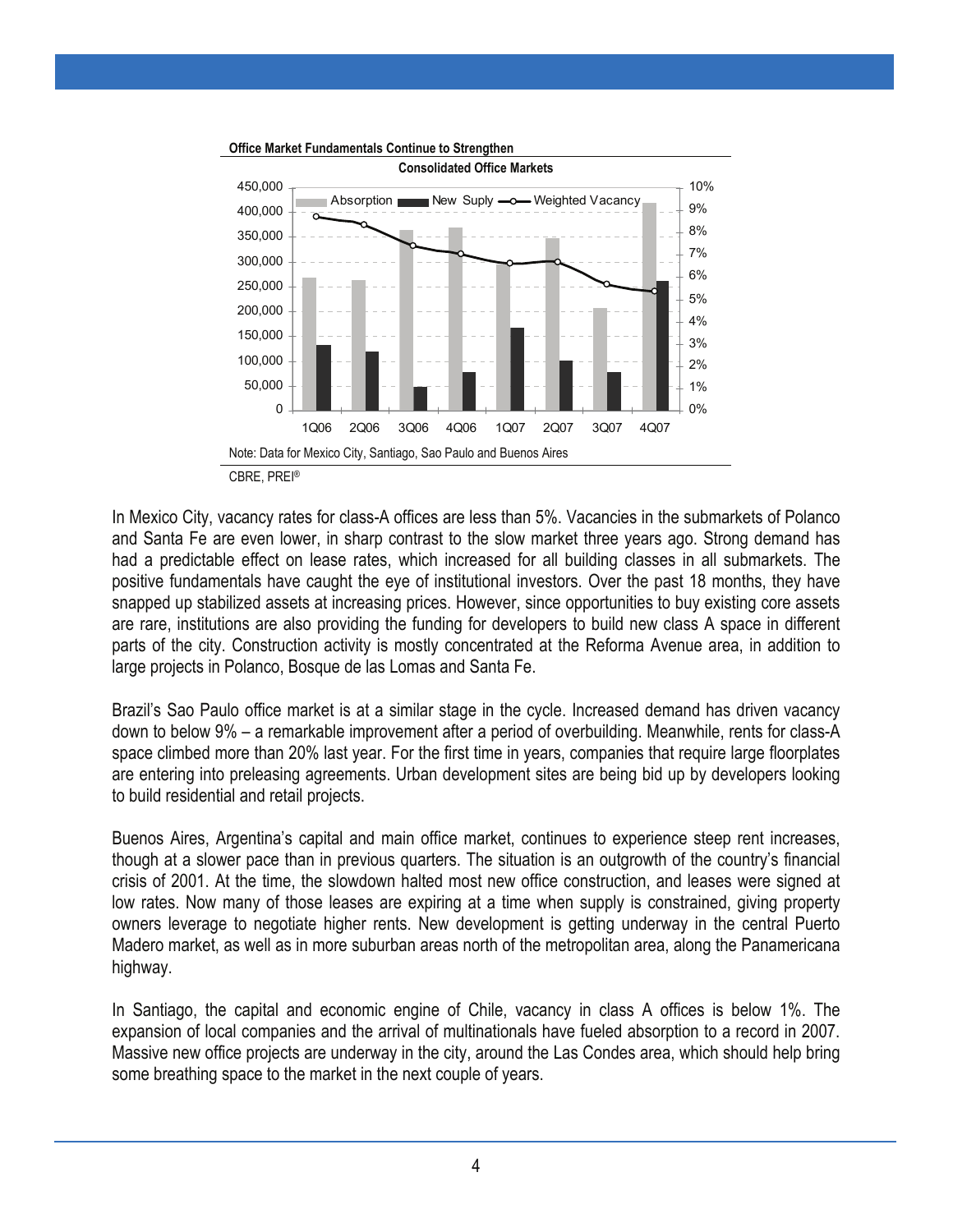#### *Industrial*

**The auto industry continued to be the force behind the expansion of the industrial sector in Latin America**. In February, motor vehicle output increased by 23.6% in Brazil and 15.5% in Mexico. Sales in Argentina more than doubled in January over the prior year, although the market is small.

Mexico remains an attractive option for global manufacturing firms. Given its proximity to the U.S., stable economic environment and vast availability of resources, Mexico has been the target of large investments in recent years. The first quarter was no exception. AMPIP, the Mexican Association of Industrial Parks, estimates that industrial real estate investments will increase by 75% in 2008. A large share of these investments should support speculative development in the country's main industrial and distribution markets.

Automobile manufacturers are among the main investors in Mexico. Geely Holding Group, the largest Chinese automaker, recently announced a \$500 million project to build its first facility in Mexico, through which the firm expects to access the U.S. auto market. In turn, German automaker Volkswagen plans to invest \$1 billion over the next three years at its long-running Puebla plant.

Other industries are also making significant forays into Mexico, including steelmakers and producers of consumer goods. ArcelorMittal, the world's largest steelmaker, will invest \$400 million in the country, while U.S.-based Worthington plans to construct a new steel mill in the city of Monterrey. Eying Mexico's expanding consumer market, Mexican beverage company Grupo Modelo (\$300 million) and Procter & Gamble (\$150 million) announced plans to expand capacity. The government is teaming up with private firms on large projects such as ports, airports and railroads that are aimed at solving logistics bottlenecks and improving Mexico's transportation infrastructure.

The auto industry is also expanding in South America. General Motors plans to spend \$200 million to build a manufacturing plant in Brazil, while Italian industrial vehicles manufacturer Iveco will invest \$48 million to expand its capacity in the country.

Despite rapid growth in the logistics and manufacturing sectors, the industrial market is still in its infancy in Brazil. Most facilities are owned by users or local landlords. However, institutional investors are increasing their participation in the sector. Institutions that started with timid incursions through low-risk build-to-suit projects have moved on to the development of larger-scale industrial and distribution parks in the southeastern states of Sao Paulo and Rio de Janeiro. Local and foreign institutional capital is also behind ambitious infrastructure projects in the country, notably new ports and railroads.

#### *Retail*

**Part of Latin America's resilience to worsening economic conditions worldwide can be attributed to the growth of its domestic consumer markets.** Increased credit availability and real wage growth both play a central role in the expansion.

In Brazil, an emerging middle class was the main force. By some accounts, the middle class last year expanded to 45% of the population, up from roughly 30% in years' past. The surge is the result of falling

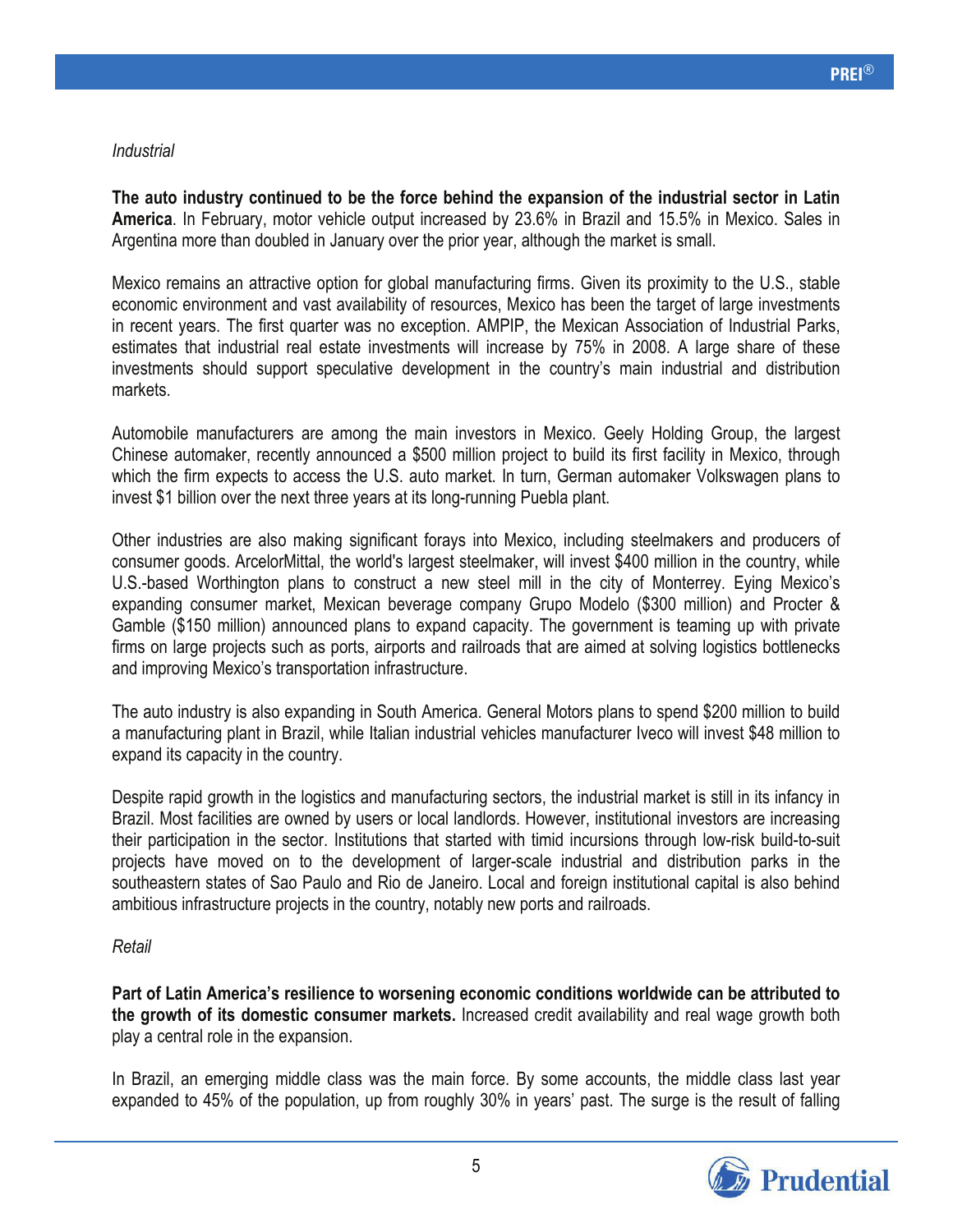unemployment and a 6% real wage growth rate in 2007. Middle-class consumers are taking advantage of cheap credit that is not available to low-income families. As a result, retail sales grew more than 10% last year, twice as fast as the country's GDP.

Retailers have been the first to notice – and benefit from – this secular trend. Grocery retailers have for several years been expanding, in many cases offering new sales formats that cater to the new entrants to the consumer market. In the first quarter, retailer Pao de Acucar announced the investment of \$570 million in the construction of up to 105 new stores in 2008. Gbarbosa, a Brazilian retailer recently acquired by Chile's Cencosud, unveiled plans to invest \$103 million this year, while Cencosud announced plans to invest \$3 billion over the next four years in Chile, Brazil, Argentina, Peru and Colombia.

**Expansion and consolidation in retail has radically transformed the landscape from a couple of years ago.** Large shopping center portfolios have been amassed by just a few firms that were formed through the merger of smaller local mall operators sponsored by institutional capital and private equity funds. Properties traded hands at a rapid pace during 2007, and new development is now ongoing in midand large size Brazilian cities.

As with Brazil, a large share of Mexico's economic growth in 2007 can be credited to its consumer market. When the U.S. economy started to decelerate toward the end of last year, some feared the Mexican economy would follow suit. That has not happened so far. While businesses and the government prepared for a slowdown, the economy actually heated up during the first quarter. Mexico's retail association ANTAD, which includes some of Mexico's largest retailers such as Soriana, Wal-Mart and Comercial Mexicana, reported an increase in total sales of nearly 12% in February, or close to three times the rate of output in the overall economy. ANTAD reports that members will invest \$3 billion this year, an increase of 17% from last year. Retailers expect to add 11% to their net rentable space in 2008.

#### *Residential*

**Fears that the U.S. mortgage crisis would contaminate Latin American buyers' appetite for new home acquisitions have yet to materialize.** Demand remained strong in the first quarter, as mortgage credit sources didn't retreat.

Mexico's main mortgage lender, federal housing fund Infonavit, granted 458,700 home loans in 2007, up 8.8% from 2006, albeit a bit short of its 500,000 target. Infonavit cited lack of housing supply as the reason the fund failed to reach its target, and it is aiming to write between 500,000 and 540,000 mortgages in 2008.

Mexican homebuilders are rushing to expand production. **Mexico's largest homebuilders – Homex, Geo and Urbi – reported double-digit sales growth last year**. Infonavit and commercial banks were successful in tapping securitization markets in the first quarter despite the credit crunch. In February, two well-capitalized institutions tested the markets. Mexico's largest bank, BBVA Bancomer, floated \$100 million of bonds in its second mortgage-backed securities offering, while the Mexican arm of Canada's Bank of Nova Scotia made its debut offering of \$230 million. The environment appears to be less favorable for mortgage banks that are relying on securitization as an essential part of their business plans. Some smaller mortgage banks reportedly struggled to meet payments on short-term loans that they are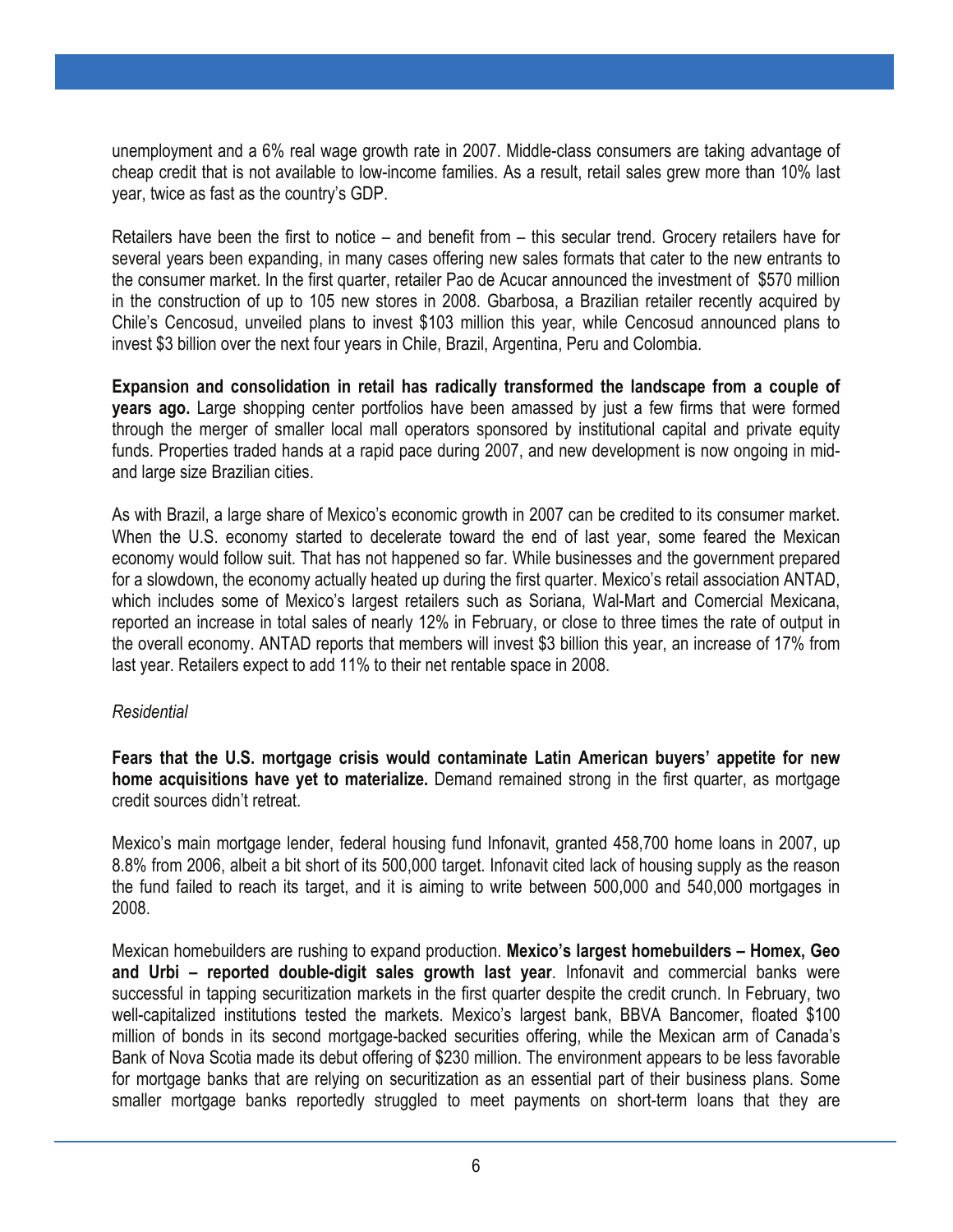warehousing because the securitization markets are unfavorable. Government agency SHF stepped in to guarantee liquidity to these firms.

Despite the larger economy and population, Brazil's mortgage market is still dwarfed by Mexico's, although it has expanded rapidly in recent years. Total volume of mortgages in Brazil rose by 70% in 2007, and may double in the first quarter, according data from the Brazilian System of Savings and Loans, SBPE.

**Commercial banks are raising their bets on Brazil's mortgage market.** The country's largest bank, state-controlled Banco do Brasil, announced it will start originating mortgages, with a goal to finance up to \$570 million in mortgages this year. Brazil's largest private bank, Bradesco, is planning to write \$3 billion of home loans this year, while Spain's Santander is targeting \$1.7 billion.

The rate of sales growth for the top homebuilders in Brazil all topped 100% in 2007, although it was a turbulent year on the corporate level. More than 20 homebuilders raised nearly \$8 billion in public equity between 2005 and 2007. The spigot was shut in mid 2007 after investors became worried that the spate of offerings was too much, too fast. Homebuilders are now looking at alternative methods of raising capital. During the first quarter, developers Cyrela and Inpar raised nearly a combined \$550 million by issuing debentures. Companies are also getting direct financing from commercial banks: real estate companies received in excess of \$800 million in credit lines from Brazilian banks during 1Q08.

#### **Conclusion**

The largest Latin American countries have been able to sail through the first quarter in relative tranquility. Government finances are fairly sound and strong consumer demand has allowed the region to fare much better than in previous global turmoil. Although the economies of countries like Brazil and Mexico showed no signs of slowdown, the global crisis has prompted governments and businesses in the region to take measures to weather more difficult times that may lie ahead. Nevertheless, local stock markets have been able to outperform those in major economies and foreign direct investment inflows remained strong.

The upshot for all major real estate sectors is positive. Consumer demand has greatly helped retailers. Mortgage availability in Mexico and Brazil has fueled housing sales. Infrastructure projects should benefit the industrial sector by improving logistics and transportation. Office markets remained strong in the first quarter, as companies continue to expand while new supply in most cities remains limited.

The next quarters will be crucial for Latin American economies as the credit crisis unfolds. Real estate has been among the segments benefiting most from the prospect of growth that investors identify in these countries. Strong demand from a rising middle-class is one of the main stories that are behind investors' appetite for raising their Latin America exposure. Still, it remains to be seen how much damage a more abrupt slowdown in the global economy will inflict on the internal dynamics of Latin American countries. But given the limited effects thus far, the outlook for the region remains positive.